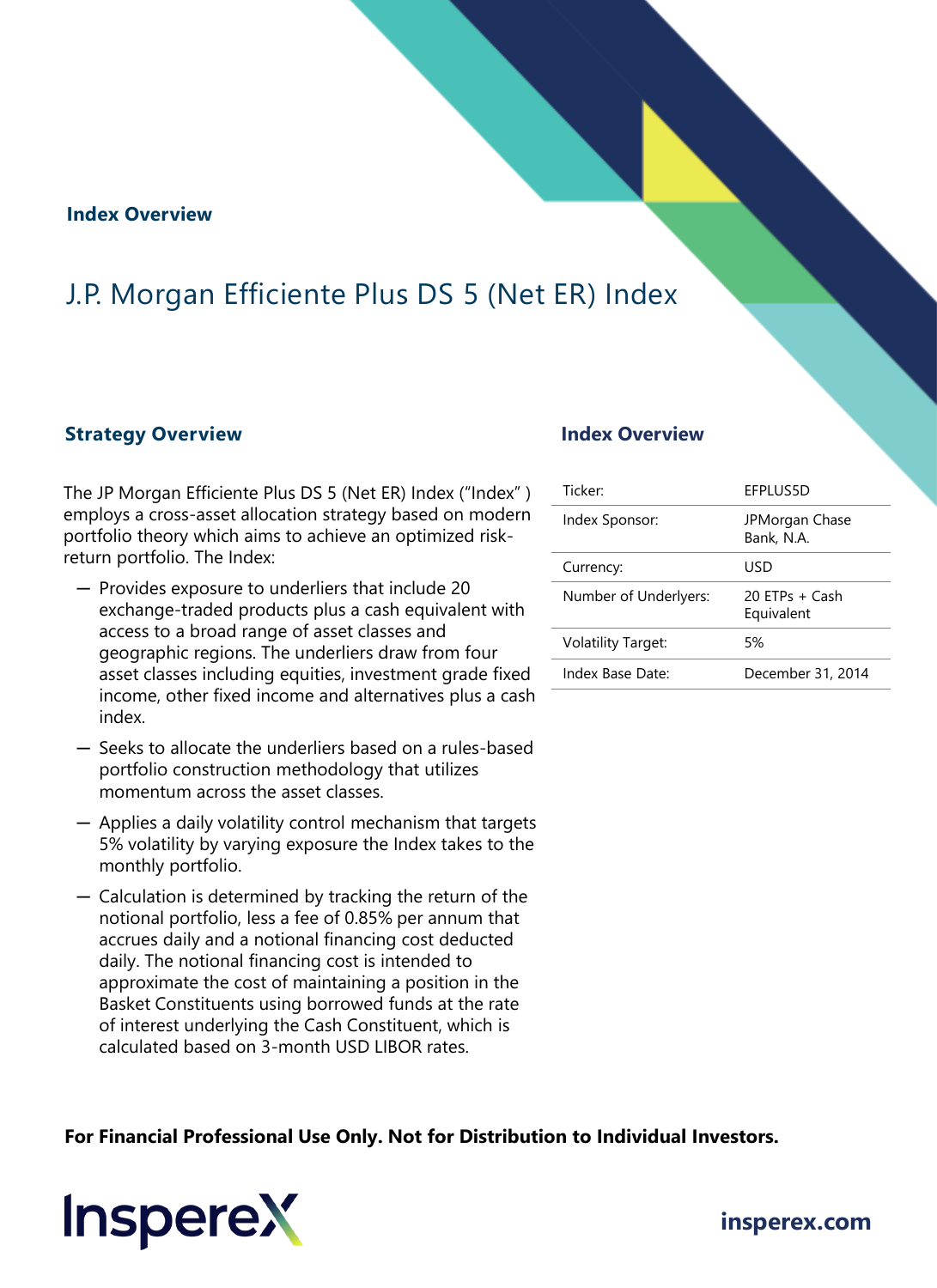# J.P. Morgan Efficiente Plus DS 5 (Net ER) Index

## **Index Composition**

| <b>Asset Class</b>                             | <b>Name</b>                                                    | <b>Ticker</b> | Cap |
|------------------------------------------------|----------------------------------------------------------------|---------------|-----|
| <b>Equities</b>                                |                                                                |               | 50% |
| <b>US Large Cap Equities</b>                   | Vanguard S&P 500 ETF                                           | <b>VOO</b>    | 20% |
| <b>US Small Cap Equities</b>                   | Vanguard Small-Cap ETF                                         | <b>VB</b>     | 10% |
| Developed Large Cap Equities ex-US             | Vanguard FTSE Developed Markets ETF                            | <b>VEA</b>    | 20% |
| Developed Small Cap Equities ex-US             | iShares® MSCI EAFE Small-Cap ETF                               | <b>SCZ</b>    | 10% |
| <b>Emerging Markets Equities</b>               | Vanguard FTSE Emerging Markets ETF                             | <b>VWO</b>    | 20% |
| <b>Investment Grade Fixed Income</b>           |                                                                |               | 50% |
| US Long-Term Treasury Bonds                    | iShares® 20+ Year Treasury Bond ETF                            | <b>TLT</b>    | 20% |
| US Intermediate-Term Treasury Bonds            | iShares® 7-10 Year Treasury Bond ETF                           | IEF           | 20% |
| US Treasury Inflation-Protected Securities     | iShares® TIPS Bond ETF                                         | <b>TIP</b>    | 10% |
| US Investment Grade Corporate Bonds            | iShares® iBoxx \$ Investment Grade Corporate Bond ETF          | LQD           | 20% |
| US Short-Term Investment Grade Corporate Bonds | Vanguard Short-Term Corporate Bond ETF                         | <b>VCSH</b>   | 10% |
| <b>Other Fixed Income</b>                      |                                                                |               | 50% |
| US High Yield Corporate Bonds                  | SPDR® Barclays High Yield Bond ETF                             | <b>JNK</b>    | 20% |
| US Short-Term High Yield Corporate Bonds       | PIMCO 0-5 Year High Yield Corporate Bond Index ETF             | <b>HYS</b>    | 10% |
| <b>US Leveraged Loans</b>                      | PowerShares Senior Loan Portfolio                              | <b>BKLN</b>   | 10% |
| <b>US PreferredStock</b>                       | iShares® U.S. PreferredStock ETF                               | <b>PFF</b>    | 10% |
| <b>Emerging Markets Bonds</b>                  | iShares <sup>®</sup> J.P. Morgan USD Emerging Markets Bond ETF | <b>EMB</b>    | 10% |
| <b>Alternatives</b>                            |                                                                |               | 50% |
| <b>US Real Estate Investment Trusts</b>        | Vanguard REIT ETF                                              | <b>VNQ</b>    | 10% |
| <b>Global Gold Miners</b>                      | Market Vectors® Gold Miners ETF                                | <b>GDX</b>    | 20% |
| <b>US Master Limited Partnerships</b>          | ETRACS Alerian MLP Infrastructure Index ETN                    | <b>MLPI</b>   | 10% |
| <b>Commodity Futures</b>                       | PowerShares DB Commodity Index Tracking Fund                   | <b>DBC</b>    | 10% |
| Gold                                           | iShares <sup>®</sup> Gold Trust                                | <b>IAU</b>    | 10% |
| Cash                                           |                                                                |               | 50% |
|                                                | J.P. Morgan Cash Index USD 3 Month                             | JPCAUS3M      |     |

**For Financial Professional Use Only. Not for Distribution to Individual Investors.** 



**[insperex.com](http://www.insperex.com/)**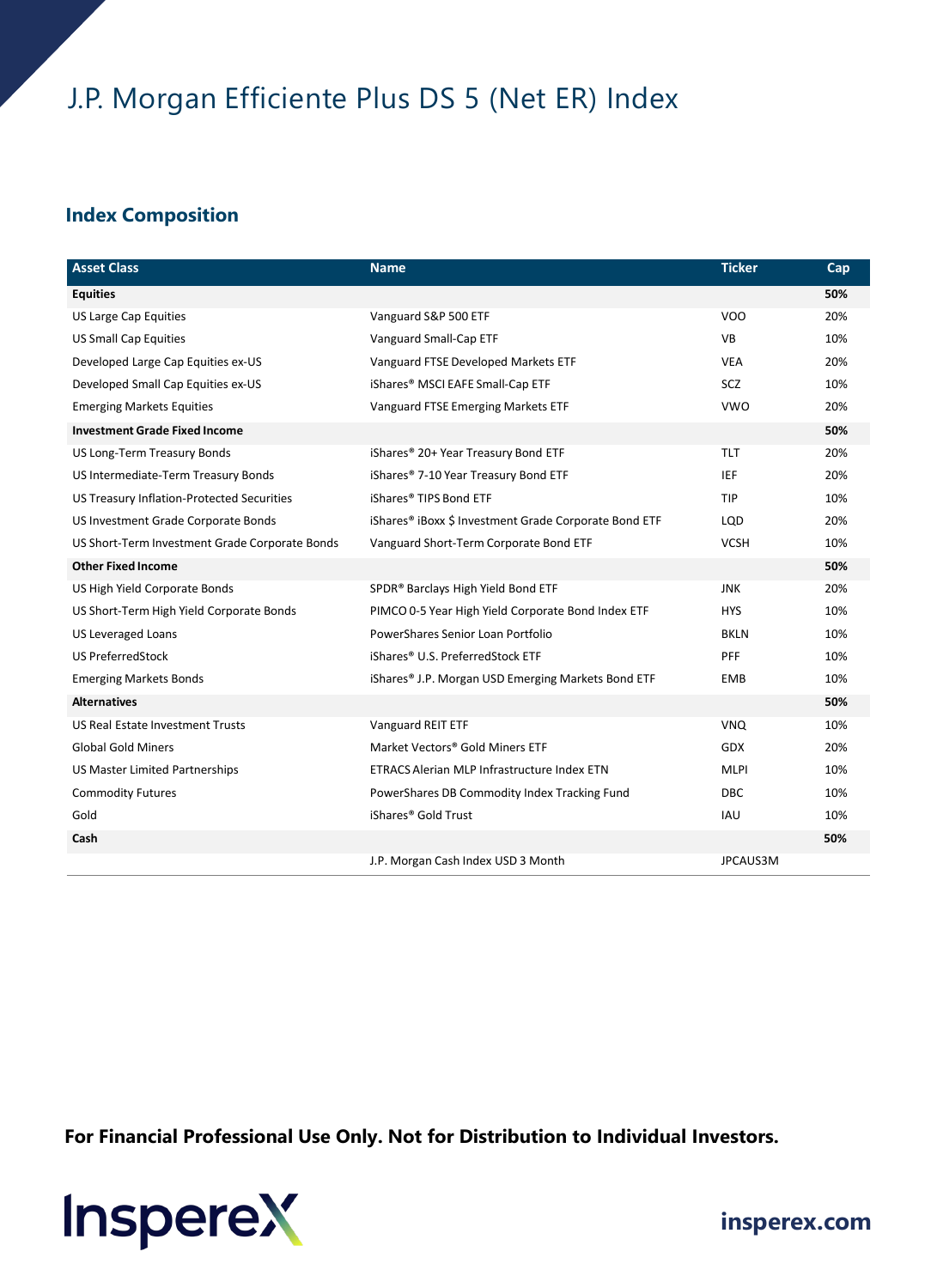# J.P. Morgan Efficiente Plus DS 5 (Net ER) Index

## **Constructing the Optimal Portfolio**



**For Financial Professional Use Only. Not for Distribution to Individual Investors.** 

Portfolio **Decreases** 

5% Annualized Risk



**[insperex.com](http://www.insperex.com/)**

Portfolio Increases